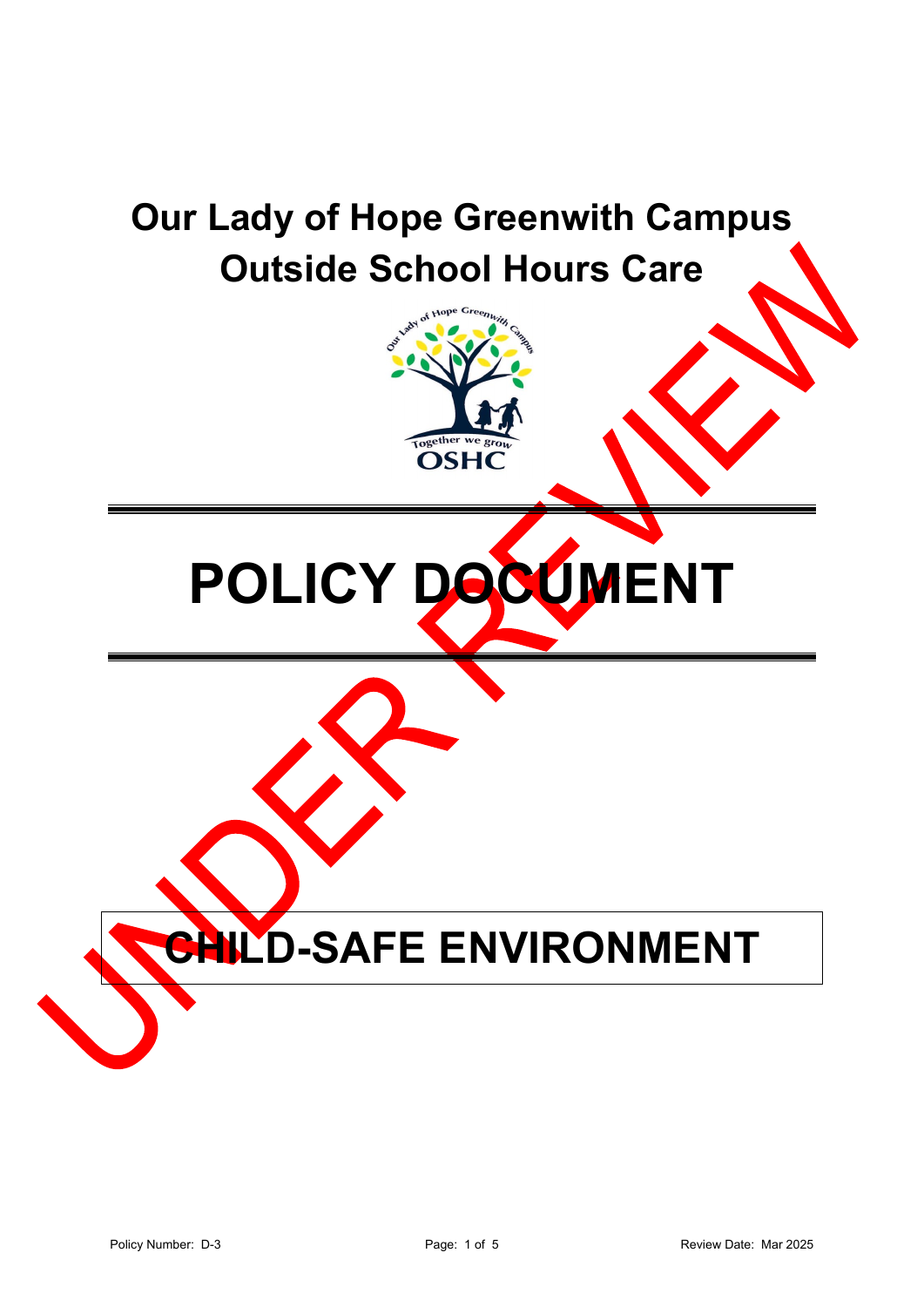# **CHILD-SAFE ENVIRONMENT**

### **BACKGROUND**

All children have the right to be safe at home, at school and in their childcare service. The provision of safe environments for children is essential to prevent injury and enable them to grow and develop. The management and staff of each service have a duty of care to provide a safe childcare environment.

#### **POLICY STATEMENT**

The Our Lady of Hope Greenwith Campus OSHC Service stakeholders are committed to the provision of a healthy environment in which children can grow and be safe. Educators and staff have an obligation to all children attending the service and are committed to defend their right to care and protection. To support this right and to ensure children's protection, the service complies with the procedures set down under the Children's Protection Act 1993 section 11(1) and (2) when dealing with any allegations of abuse or neglect of children.

#### **RELATIONSHIP**

| <b>Regulations</b> | <b>National Quality</b><br><b>Standard</b> | <b>Other policies/Service</b><br>documentation        | <b>Other legislation/Guidelines</b>                      |
|--------------------|--------------------------------------------|-------------------------------------------------------|----------------------------------------------------------|
| 168                | $\overline{2}$                             |                                                       |                                                          |
| $103 - 115$        |                                            | Emergency and<br><b>Evacuation Policy</b>             | <b>Child Protection Act 1993</b><br><b>OHS&amp;W Act</b> |
| 82 & 84<br>155     |                                            | Infectious Diseases and<br><b>Infestations Policy</b> | <b>DECD Child Protection Policy</b>                      |
|                    |                                            | Incident, Injury, Trauma<br>and Illness Policy        |                                                          |
|                    |                                            | Interactions with<br>Children Policy                  |                                                          |
|                    |                                            | <b>Staffing Policy</b>                                |                                                          |
|                    |                                            | <b>Excursions Policy</b>                              |                                                          |

# **HOW THE POLICY WILL BE IMPLEMENTED**.

*Physical Environment*

Our Service will ensure the premises, furniture and equipment are safe, clean and in good repair. An annual self assessment for monitoring and maintaining the premises, furniture and equipment ensures that:

For each child in care there is a minimum of 3.25 square metres of unencumbered indoor play space that is suitable for children.

• For each child in care there is at least 7 square metres of outdoor space that is suitable for children.

- Indoor areas are well ventilated, have adequate natural light and are maintained at a comfortable temperature.
- There are adequate, developmentally and age appropriate toilet, hand washing and hand drying facilities, located and designed to enable safe use by children with convenient access from both indoor and outdoor play spaces.
- The service has adequate facilities for safe handling, preparation, storage and disposal of food and beverages.
- There is a capacity to provide effective supervision of all designated area.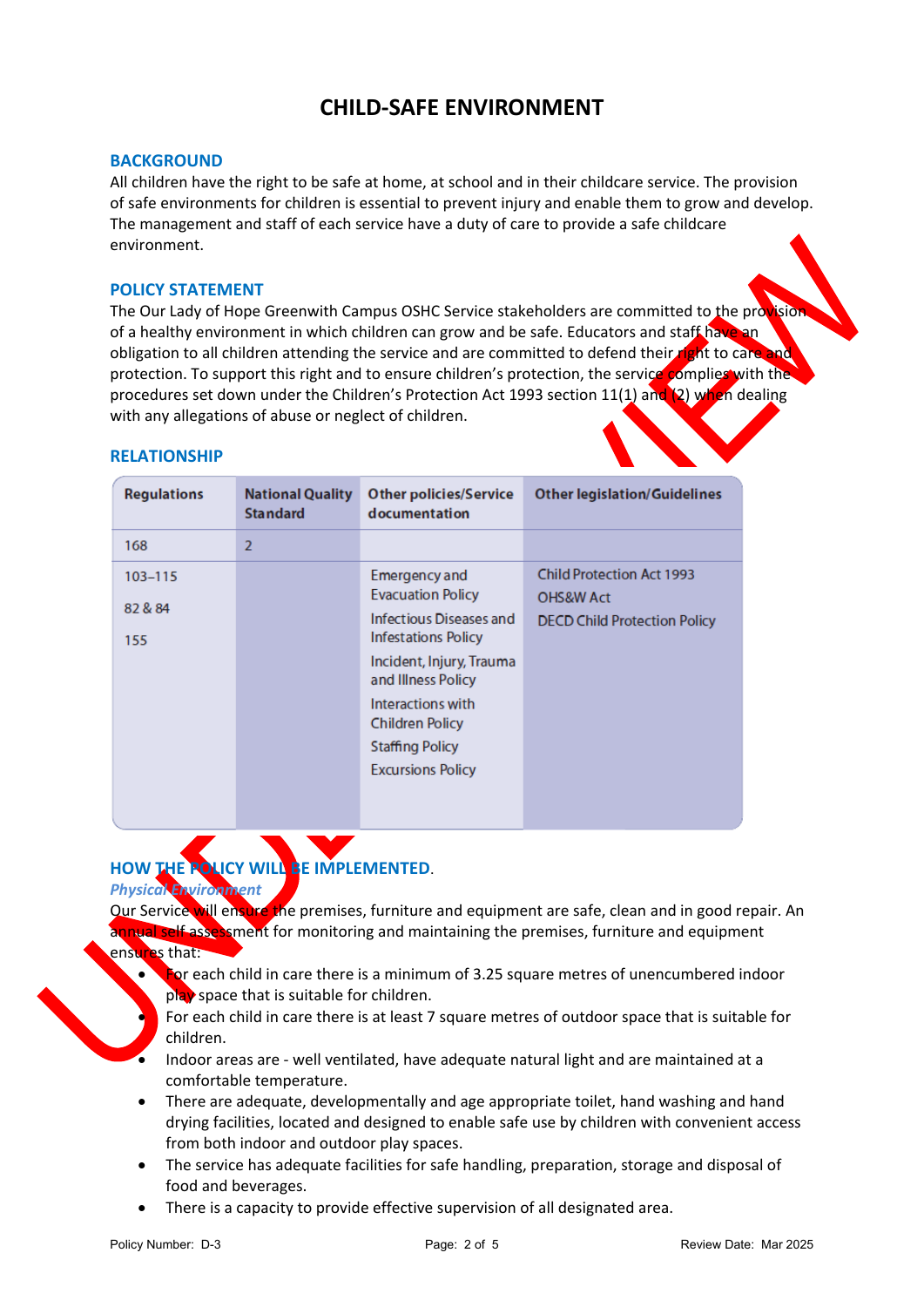### *Supervision*

Educators will use their professional judgment when providing supervision to children, in addition to OSHC requirements for adult to child ratios. The amount and intensity of supervision of children will vary depending on:

- the degree of risk associated with the experience
- the age, development and ability of children
- the location of the experience (eg community- or school-based).

Our Services ensures that:

- Educators effectively supervise children at all times
- Educators will monitor the children's health and well-being.
- Educators will follow the Toilet Supervision Procedure.
- Visitors to the service will be closely monitored and not be left alone to supervise in or groups of children.
- Person coming onto the premises will not be left alone with children.
- Educators supervising children's daily departure from the Service will be familiar with authorized person collecting them.
- If Educators are required to move away from actively supervising, they will make sure that they are replaced by another educator.

# *Tobacco, Drug and Alcohol Free Environment*

Our Services ensures that:

- All children are educated and cared for in an environment free from the use of tobacco, illicit drugs and alcohol.
- The nominated supervisor, educators, other educators and volunteers of the service are not affected by alcohol when on the premises when the service is operating.
- The nominated supervisor, educators, other educators and volunteers of the service are not affected by drugs that adversely affect that person's ability to educate and care for children when on the premises when the service is operating.

#### *Child Protection*

Please refer to the Our Lady of Hope Greenwith Campus Child Protection Policy. Our Service ensures that

- All adults who are working or volunteering in programs for children must undergo Criminal History Screening.
- The Children's Protection Act 1993 requires educators, educators and volunteers to notify the Child Abuse Report Line (131 478) if they suspect, on reasonable grounds, that a child has been or is being abused or neglected. This responsibility is part of the broad duty of care that educators and volunteers have towards the safety and wellbeing of children and young people.
	- All educators and other staff should complete Responding to Abuse and Neglect Education and Care Training prior to working with children or, if this is not possible, they should be provided with a copy of Protective Practices for Educators in Their Interactions with Students.

• Reporting Child Abuse and Neglect, Mandatory Notification Guidelines are held at the service and must be read and understood by the educators, the Approved Provider and the Advisory Committee. These guidelines are also available to families.

- Employer and employee obligations in relation to allegations of child abuse are included in the educator's handbook. These obligations are specifically detailed to support new educators/other educators and at the beginning of their employment.
- As mandated notifiers, educators are required to attend approved training in relation to mandatory notification of child abuse. This will be paid for by the service.
- The service ensures families are aware that the service nominated supervisor, educators and volunteers are mandated notifiers under the Act.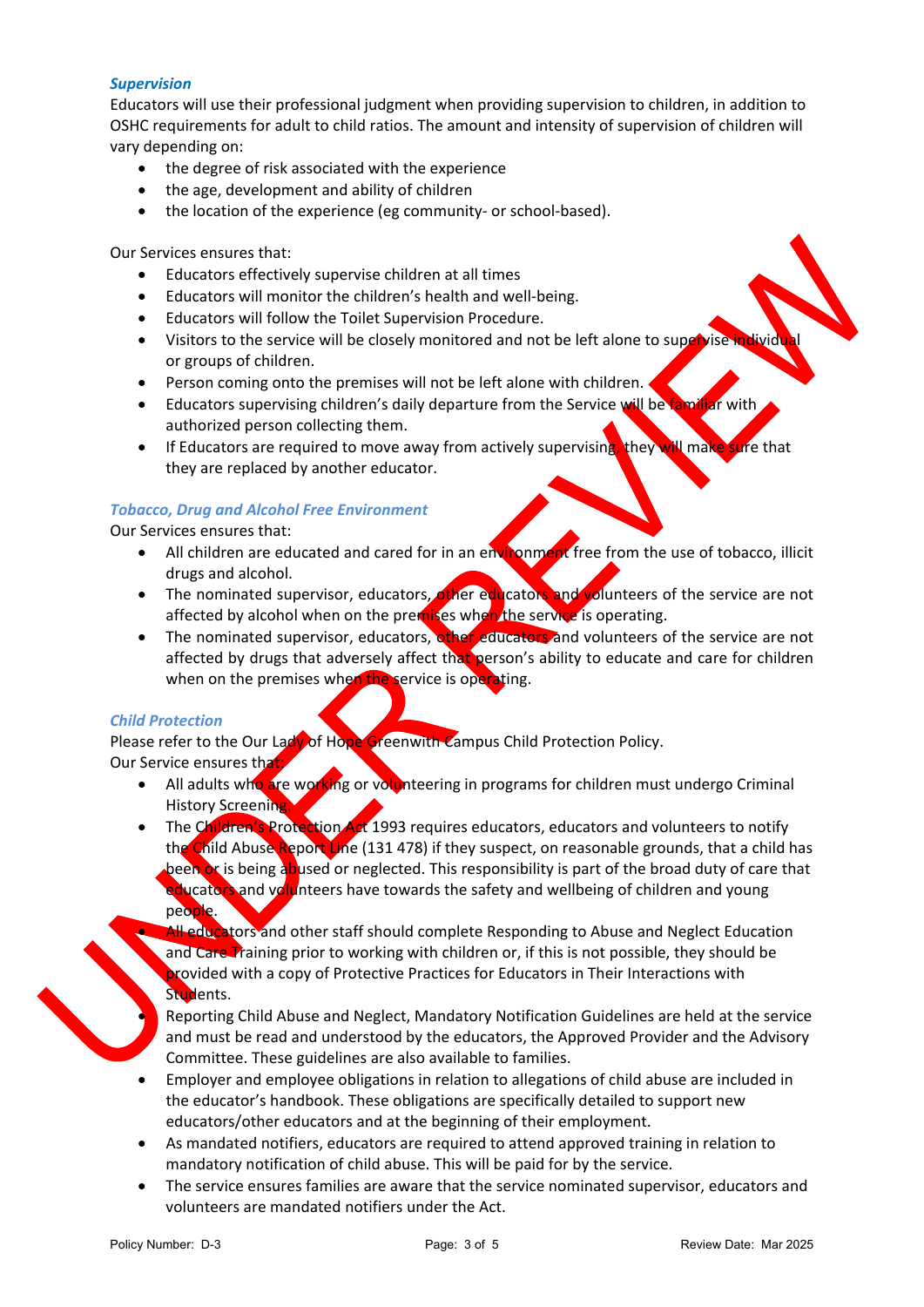#### *Persons & Visitors Entering the Premises*

Please refer to the Our Lady of Hope Greenwith Campus Collection & Delivery Policy.

- Our Service ensures that:
	- Any person that come onto the premises that is not recognised by staff will be asked for identification and reason for them being on the premises.
	- Staff will ensure that the person collecting a child is a person authorised on the child's record. Staff will contact parents should a non-authorised person enter the premises to collect a child.
	- Any person or visitor that comes onto the premises will not be left alone with children at an time.
	- Visitors are to sign in and out of the Service and provide a reason for their visit and proof of their identity.
	- Visitors will be given a badge to wear during their time on the premises to identify them.
	- Regular visitors working with children such as providing entertainment during Vacation will require a police clearance to enter premises.
	- Visitors will be monitored by staff whilst on the premises.
	- The premises will be checked regularly, in particular the toilets to ensure the safety of the children.

#### *Animals*

Although animals are not a necessary part of the program, we acknowledge their importance in fostering children's capacity to understand and respect the natural environment and the interdependence between people, plants, animals and land. Educators will consider the risks versus the benefits of including animals in the education program.

The presence of animals in OSHC will be managed by educators to ensure that the safety and wellbeing of children, families, educators and animals is maintained at all times.

- Checks will be made regarding individual children's allergies before considering an animal in the centre.
- Children will be reminded about the hygiene practices required after handling any animal and educators will ensure that this is maintained.
- All animals will be located away from any food or food preparation areas.
- All animals, which are kept in the centre, shall be maintained in a clean and healthy condition and all hygiene procedures will be followed regarding cleaning and disposal of waste.
- All animals, which are kept in the centre, will be provided with adequate nourishment and health care.
- Educators will ensure that everyone in the centre will treat all animals with respect and in a humane way at all times
- **Children** will be supervised at all times when interacting with pets and animals.

# *Dangerous Products*

# ur Service ensures that:

- Non-hazardous and non-toxic products, where possible should be used.
- Any hazardous or toxic cleaning products should be stored in a lockable cupboard with their relevant Material Safety Data Sheets.

• In the interests of children's health, educators are encouraged to use environmentally friendly products at the service, wherever possible.

#### *Identifying Potential Hazards*

Educators should carry out regular checks to identify and remove hazards, where possible, to manage safety risks. Steps to be taken:

- Identify the hazard that may cause illness or injury.
- Assess the risk.
- Control the risk.